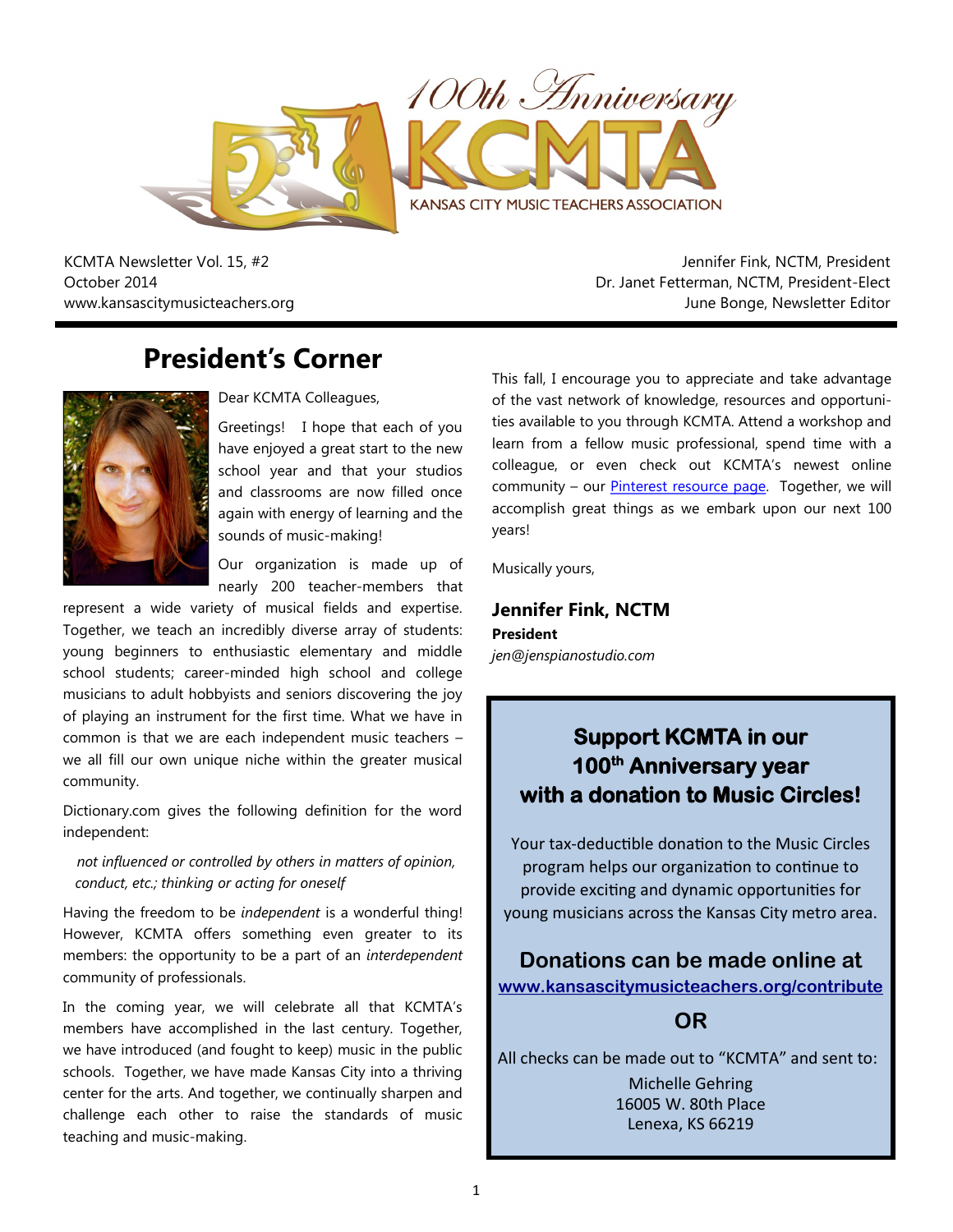# **PIANOS ON PARADE**

BY KEYS<sup>4</sup>/<sub>4</sub> KIDS & KCMTA

## *Introducing* **Pianos on Parade… Kansas City Style 2015**

Next summer, Kansas City's newest and hottest music venue will be its sidewalks. The music isn't coming from a speaker, though – it's coming from your neighbor, a stranger, your friend playing an "artistically transformed" piano in a public space. From June to September 2015, Kansas City will play host to **Pianos on Parade** – one hundred pianos, each transformed by the creative vision of a local artist teamed with a student, and all available for the public to play and enjoy. Whether on a street corner or in a favorite park, a piano will spur residents and visitors to spontaneously engage with art, music, and one another, creating moments of community and highlighting the city's exceptional commitment to music and art.

**Pianos on Parade (POP)** is a collaboration between Keys 4/4 Kids, a local nonprofit organization, and the Kansas City Music Teachers Association (KCMTA), also a 501c3,to commemorate the 100th Anniversary of KCMTA in 2015. Together, Kansas City, Keys 4/4 Kids, KCMTA, and community and business sponsors will showcase the work of local artists and students while bringing our community together through music and art. During the event, POP will coordinate musical events and performances around these pianos to optimize their presence throughout the city.

Similar projects have taken place in such major cities as London, New York, Denver, and the Twin Cities with huge success. Many have been the work of artist Luke Jerram, and while he has greatly inspired us, **Pianos on Parade** is a unique project.

In order to organize a project of this size and breadth, we need your help. **Do you know a business or community venue that would be a sponsor for Pianos on Parade?**  Sponsors help create a web of shared interactions centered on music and art. By hosting a **POP** piano, these moments could occur right outside their door. Recognition of sponsor support will be visible on the piano itself as well as our online and print media campaign.

A sponsorship information flyer is attached to this newsletter. Please feel free to share it with potential sponsors.

## **POP at the Plaza Art Fair**

KCMTA and Keys 4/4 Kids's *Pianos on Parade* enjoyed a resounding success at the Plaza Art Fair. We had two pianos in our booth; one was painted during the show by local wellknown artist Allan Winkler and the other chalkboard painted upright was available for visitors to create chalk art and to play…and play they did! It was amazing how many people stopped to play the pianos in our booth, and every time a performer sat down to perform, a crowd gathered to enjoy the music and the shared experience. This exact scene will play out all over Kansas City next summer, offering our community opportunities to come together as one through the power of music and music-making. The 100th Anniversary of the KCMTA is the perfect time for our wonderful organization to "give back" to the community, and with our partnership with Keys 4/ Kids and our growing number of sponsors, this dream will indeed become reality.

We would like to give a very big Thank You to our wonderful volunteers! We could not have done this without you!

#### **We still need sponsors!**

**If you know of any businesses, foundations, or other potential sponsors, please contact Lisa Cattanach: [lcatt@me.com](mailto:lcatt@me.com) 913-226-1710. Thank you for your help!**

*Look for the Plaza painted piano at the Fall Festival at MidAmerica Nazarene University's Bell Center! This special POP painted piano will definitely bring a smile for luck to all the young performers!*



[www.pianosonparade.org](http://www.pianosonparade.org)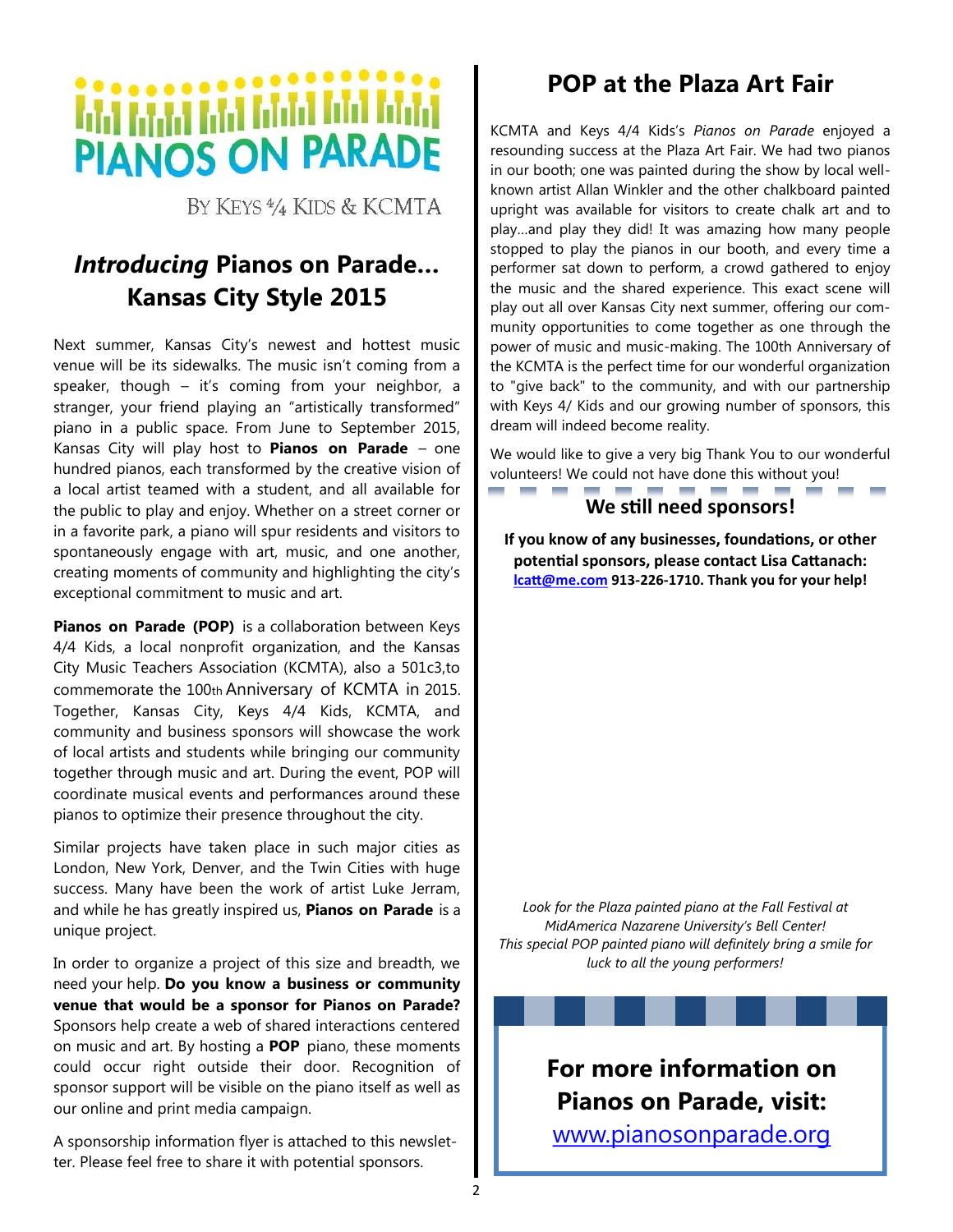## **October Master Lessons**

Linda Chen, VP Master Lessons *LindaYChen@aol.com* 

## **Presenting... Jane Solose, Professor of Piano**



We are very excited to have Dr. Jane Solose of UMKC as our Master Lessons Clinician. Our Master Lessons will be October 4th through October 6th, 2014 with a master class workshop on October 7th at Schmitt Music. We will also have a concert presentation by Dr. Solose and selected students from the Master Lessons on Sunday, October 12th at 4 p.m. at White Recital Hall, UMKC.

For more information, contact Linda Chen, VP of Master Lessons, or visit the [KCMTA website](http://kansascitymusicteachers.org/student-programs/master-lessons/) in the coming months.

**FREE Concert featuring Dr. Jane Solose & select KCMTA master lessons students**

> Sunday, October 12th, 4 p.m. White Recital Hall, UMKC

**Make plans to attend with your students!**

### **Jane Solose's Biography**

Jane leads an active career as a featured concerto soloist, solo recitalist, chamber musician, duo pianist and master teacher that has taken her to Korea, Japan, Austria, Bulgaria, Hungary, Serbia, Russia, Argentina, Canada, and around the U.S. She received her DMA from the Eastman School of Music, where she was awarded the prestigious Performer's Certificate and was David Burge's first teaching assistant.

Dr. Solose is listed on the distinguished international roster of Steinway Artists. Her three solo CDs were released by Eroica Classical Recordings and Capstone Records, and her articles have been published in 20th Century Music and Clavier. She has performed and presented at College Music Society conferences in Austria, Argentina, and Japan and in the U.S., at American Liszt Festivals, and at Alan Walker's Great Romantics Festival in Canada.

In 2011, Dr. Solose toured Eastern Europe where she presented solo recitals and master classes in Bulgaria and Hungary, and performed at Serbia's World Piano Conference. In 2005 she presented solo recitals, lectures and master classes in South Korea, and performed Beethoven's Emperor Concerto with the Gwangu Symphony. Duo Solose, a duo-piano collaboration with her sister Kathleen has performed to enthusiastic ovations. In 2008 they were invited to perform in St. Petersburg, Russia at the Rimsky-Korsakov State Conservatory and at Sheremetev Palace. In 2003 they toured Hungary, presenting concerts, master classes and lectures at universities and conservatories throughout the country. Eroica Classical Recordings released their CD of duo piano works.

Dr. Solose is Professor of Piano and Keyboard Coordinator of Chamber Music at the Conservatory of Music and Dance, University of Missouri-Kansas City, and served as Chair of the Keyboard Division for more than four years. She teaches undergraduate and graduate students as well as piano literature classes. Students of Dr. Solose have received high honors and awards in competitions and pursue academic and performing careers. Many of her former students currently hold teaching positions at universities and colleges worldwide.

## **Master Lessons Dates**

**Master Lessons** Date: October 4th - October 6th, 2014 Location: Schmitt Music & UMKC

**Master Class Workshop** Date: October 7th, 2014

Time: 10:00 a.m. Location: Schmitt Music

#### **Concert Presentation**

Date: October 12th, 2014 Time: 4 p.m. Location: White Recital Hall, UMKC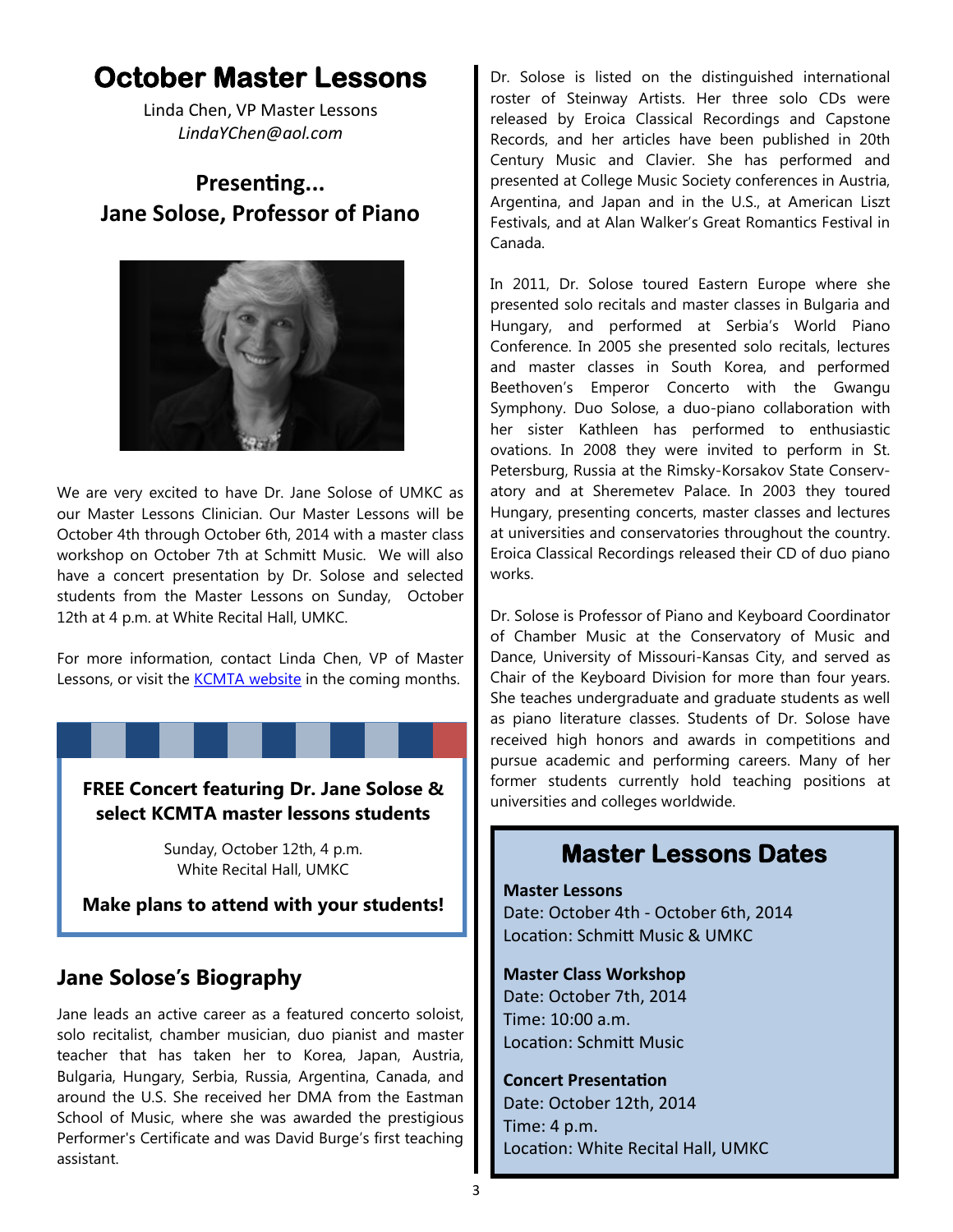## **Fall Festival 2014**

Emily Yeh, NCTM, Fall Festival Chair *studio@yehmyersmusic.com*

On October 18th and 19th, 2014 the Bell Cultural Events Center at MidAmerica Nazarene University will be filled with the sounds of music from the Classical period performed by 723 pianists, string players and singers from 84 studios. Congratulations to all teachers and students who are working very hard to prepare for this event. Teacher packets have been distributed. Let me know if there is any incorrect information. Thanks to all the teachers who offered their time and effort to help with Fall Festival. We are looking forward to this wonderful and exciting weekend.



## **Music Progressions 2014**

*Julie Dean, VP, Music Progressions missjupes@gmail.com*

Exciting news this year! We have an additional weekend with a new location available! Janet Johnson has graciously volunteered to handle a Music Progressions event in Lawrence this year. This event has grown so much over the last few years that we have been bursting at the seams in our Prairie Village location. And we have such a great group of Lawrence teachers who enter students every year, so this is a perfect way to extend the event.

Now is the time to start preparing your students. Just a few minutes of each lesson is all it takes! The Music Progressions curriculum guide is a great resource you can use in your studio to help keep you and your students on track. The curriculum guide and handbook are available for free at [www.ksmta.org](http://www.ksmta.org)

If you are thinking about participating this year, I'd love to hear from you! Feel free to contact me if you have any questions.

> **Music Progressions**  Date: April 10-12, 2015 Location: Village Music Academy

**Lawrence event (held the following weekend)** Date: April 18-19, 2015 Location: South Middle School.

## **KCMTA Calendar 2014 - 2015**

#### **October**

.............

| 1        | <b>Holiday Program Enrollment Opens</b>                                                                                                                                                                                         |
|----------|---------------------------------------------------------------------------------------------------------------------------------------------------------------------------------------------------------------------------------|
| 4-6      | Master Lessons w/ Dr. Jane Solose (UMKC & Schmitt Music)                                                                                                                                                                        |
| 6        | <b>DEADLINE for MMTA State Honors Auditions</b>                                                                                                                                                                                 |
| 7        | Workshop: Master Class w/ Dr. Jane Solose @ Schmitt Music,<br>$9:30$ a.m.                                                                                                                                                       |
| 11       | <b>KMTA District 1 Honors Auditions @ MidAmerica Nazarene</b><br><b>University</b>                                                                                                                                              |
| 12       | Master Artist Concert: Dr. Jane Solose @ White Recital Hall,<br>UMKC, 4:30 p.m.                                                                                                                                                 |
| 14       | Executive Board Meeting @ Schmitt Music, 9:30 a.m.                                                                                                                                                                              |
| 14       | <b>DEADLINE for KMTA State Honors Auditions (Pre-Collegiate)</b><br><b>Enrollment</b>                                                                                                                                           |
| 15       | <b>DEADLINE for Holiday Program Enrollment</b>                                                                                                                                                                                  |
| 18 19    | Fall Festival @ MidAmerica Nazarene University                                                                                                                                                                                  |
| 21       | <b>DEADLINE for KMTA State Honors Auditions (Collegiate)</b><br><b>Enrollment</b>                                                                                                                                               |
| November |                                                                                                                                                                                                                                 |
| 4        | Workshop & General Meeting @ Schmitt Music, 9:30 a.m.                                                                                                                                                                           |
| 11       | Executive Board Meeting @ Schmitt Music, 9:30 a.m.                                                                                                                                                                              |
| 6-9      | <b>MMTA State Honors Auditions @ University of Missouri</b><br>(Columbia)                                                                                                                                                       |
|          | $\sim$ 1979 . The contract of the contract of the contract of the contract of the contract of the contract of the contract of the contract of the contract of the contract of the contract of the contract of the contract of t |

#### **8-9 KMTA State Honors Auditions @ Washburn University (Topeka)**

#### **December**

| 9         | Executive Board Meeting @ Lisa Cattanach's house, 10 a.m. |
|-----------|-----------------------------------------------------------|
| $12 - 14$ | <b>Holiday Program @ Union Station</b>                    |

## \*\*\*\*\*\*\*\*\*\*\*\*\*\*\*\*\*\*\*\*\*\*\*\*\*\*\*\*\*\*\*\*\*\*\*\*\* **Calendar Update:**

## **Achievement Auditions**

#### **Achievement Auditions will be held on April 18-19, 2015 at UMKC.**

*Watch the website and future newsletters for announcement of the date and location for the Achievement Auditions Honors Recital.*